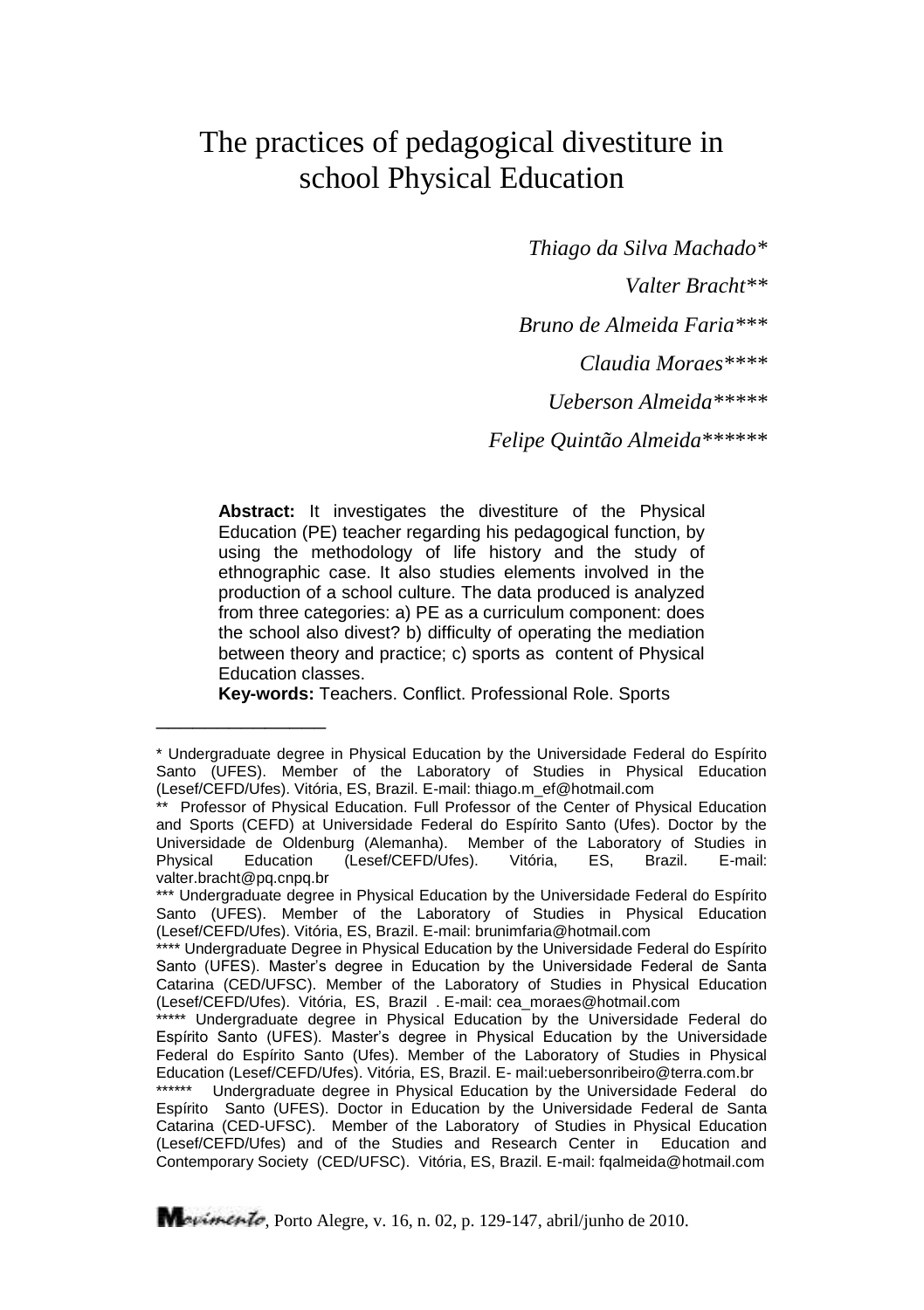## **1 INTRODUCTION**

One of the phenomena which most calls the attention in the present panorama of the pedagogical practice in Physical Education (PE) in our schools is that many teachers reduce their action to observe their students in the field while they perform activities that they themselves have chosen or, then, those which are possible due to the type of equipment and existing material (almost always football or futsal, dodge ball or even volleyball). In some contexts, those teachers are known as *ball teachers* and, in others, as *roll-ball teachers*. They are pejorative expressions used to characterize (and cartoonize) the practice of PE teachers who, because of a series of factors, many times, are reduced to the act of distributing educational materials to students and sitting under the shade to, for example, read the papers. Although this character is very much present (maybe more and more), this phenomenon is still very little studied, attributing *the blame*, in a simple way, to the teachers themselves (lack of commitment; lazy/indolent; shameless etc.).

In an attempt to better understand this episode, we observed a field work (ethnographic case study) aiming at identifying/analyzing possible factors implied by this assumed posture from the teachers regarding their pedagogical practices. From the perspective of valuing the so called microstructures and listening to what the school agents have to say, we elected, as a guiding principle, the qualitative investigation. Still from the methodological point of view, the history of life, in its sociological perspective (BOGDAN; BIKLEN, 1994), was used with the aim of reconstituting the professional *career* of the subjects, looking forward to emphasizing the role of organizations, of significant events and the presence of other people who may have significantly influenced in shaping their own definition of themselves and of their perspectives in life and in their work, drawing, so to speak, the several positions, the stages and the ways of thinking of individuals along their professional lives. It is worth highlighting that we use the term

Mavimento, Porto Alegre, v. 16, n. 02, p. 129-147, abril/junho de 2010.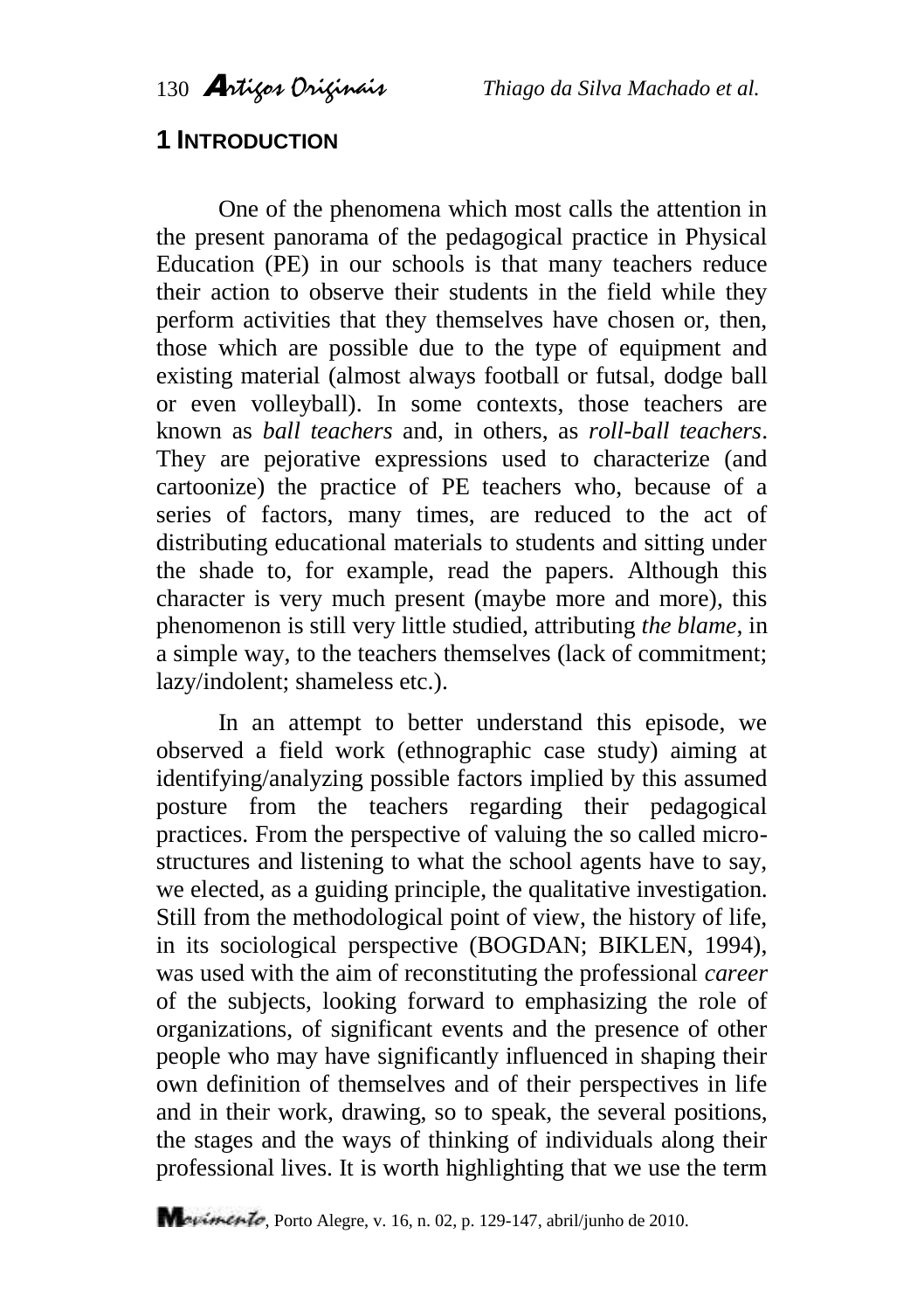*career*, with the objective of designating the several positions, the stages and the ways of thinking of individuals along their lives (HUGHES, apud BOGDAN; BIKLEN, 1994).

We tried, as well, to cross the information with the other elements involved in the production of *school culture* (FORQUIN, 1993) where the investigated teachers were inserted. This strategy proved to be very fruitful, because the reflection on the school culture consists on the understanding that school subjects "[...] carry to concrete time-space of school their history of life, the marks of their original culture, their interests, their dreams, their passions, their shortages [...]" (VAGO, 2003, p. 213).

The visits to schools happened twice a week and the work took eight months.<sup>1</sup> We used a field diary, participant observation and the thorough interviews as the main techniques of data production. After each visit, the observations were recorded in the field diary and the interviews (recorded in audio) were transcribed afterwards. In this text, we bring some conceptual elements and perspectives of analysis produced from the discussion of one of the cases we studied: the one of teacher  $\text{Jos}^{2}$ .

### **2 THE PEDAGOGICAL DIVESTITURE: BETWEEN THE CLASS AND THE NON CLASS**

Establishing a definition of the term pedagogical divestiture, from the determinant elements of this process, is a difficult task and it demands care. During the studies of review of literature, we confronted a series of concepts which pointed

 $\overline{\phantom{a}}$ 

 $1$  We made contact with the studied teachers thanks to the indication of a worker from the Secretaria Municipal de Educação da Serra/ES (also a Physical Education teacher), who suggested to us, the schools where we could find teachers with the characteristics that we call state of divestiture. The teachers, after knowing about the project of research, agreed to contribute with the investigation.

 $2$  The name is fictitious. It is worth highlighting that the case we showed makes, together with other case studies, a broader research, started in 2007, and it is still going on. Five research groups in PE belonging to different institutions, three from Brazil and two from Argentina, took part in this investigation.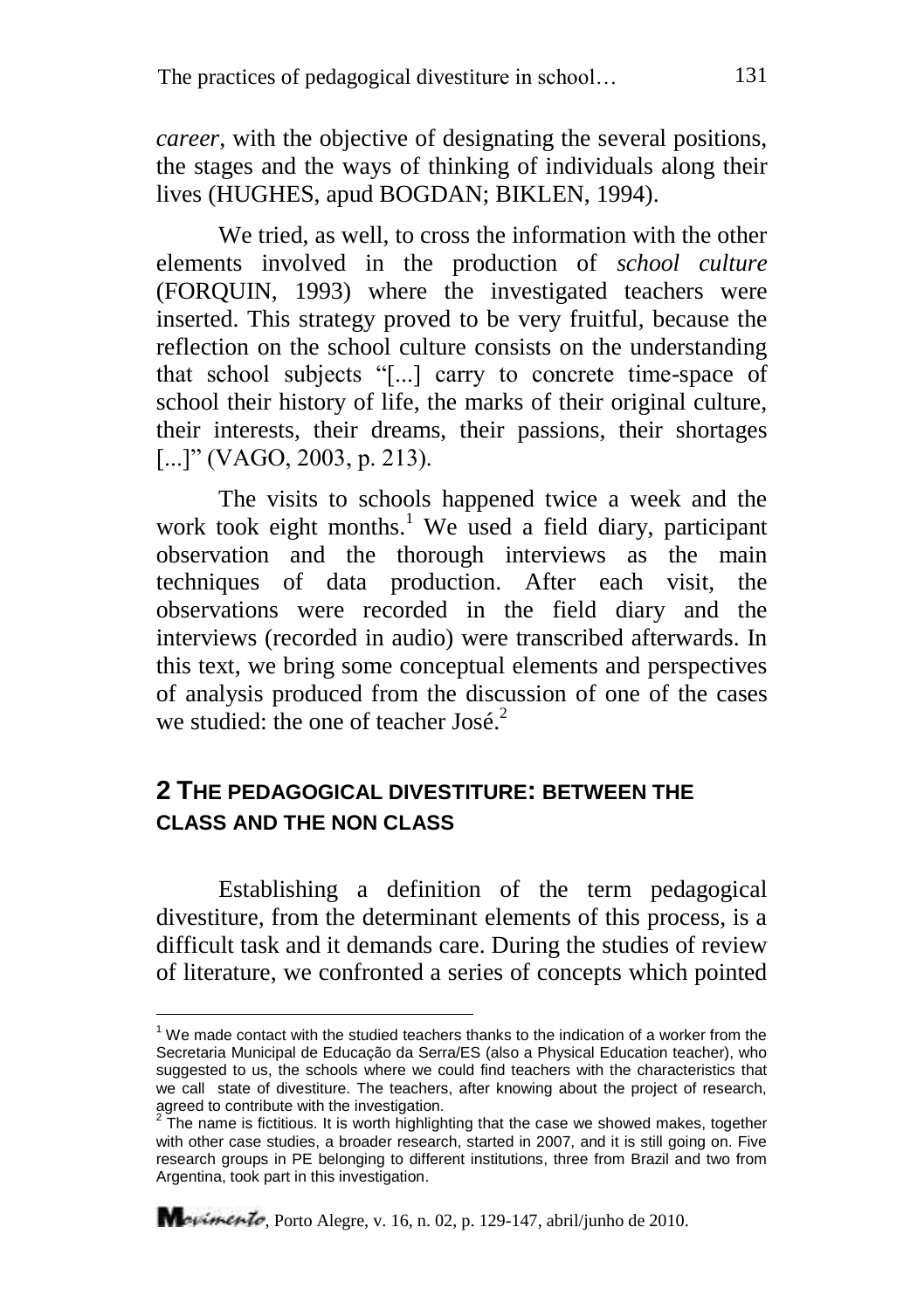to the phenomena. Such definitions always show it as a product resulting from tangled factors connected to each other, which allows us to classify it as a multifactorial character phenomenon.

The inspiration for the use of the term divestiture comes from the taxonomy by Huberman (1995). According to the model adopted by this author, the teacher is going through a *stage* of divestiture, present in the final periods of teaching career, in which their work loses centrality in their lives. We assume this model as a *tool* which helps us to think (an ideal type), without allowing it to make the professional and personal life of each teacher stuck in closed and regular categories. An expression of that is the fact that we, unlike Huberman (1995), face divestiture not as a *phase*, but as a *state*, which distances us from an understanding of the phenomenon as something endowed with a certain chronology or linearity. In the specific case of PE, the divestiture, that is qualified as pedagogical by us, would correspond to those cases where PE school teachers remain in their job posts but they abandon their commitment to the quality of teaching work.

Thus, the questions which we ask point to the direction of knowing to which extent it is possible to conceptualize the state of divestiture. Such issue becomes more pertinent, mainly, when we think that the establishment of a concept, with strict outlines, could lead us to make methodological mistakes, particularly concerning the field work. The idea assumed, then, was to establish a dialogue with the empirical world from a broad characterization of pedagogical divestiture, to be used with flexibility, rigor and confronted with the reality. We would avoid, then, any terminological limitation caused by the selectivity created by a theoretical *pre-concept*. Therefore, based on our studies and regarding the research field, it was possible to establish the first considerations about this phenomenon.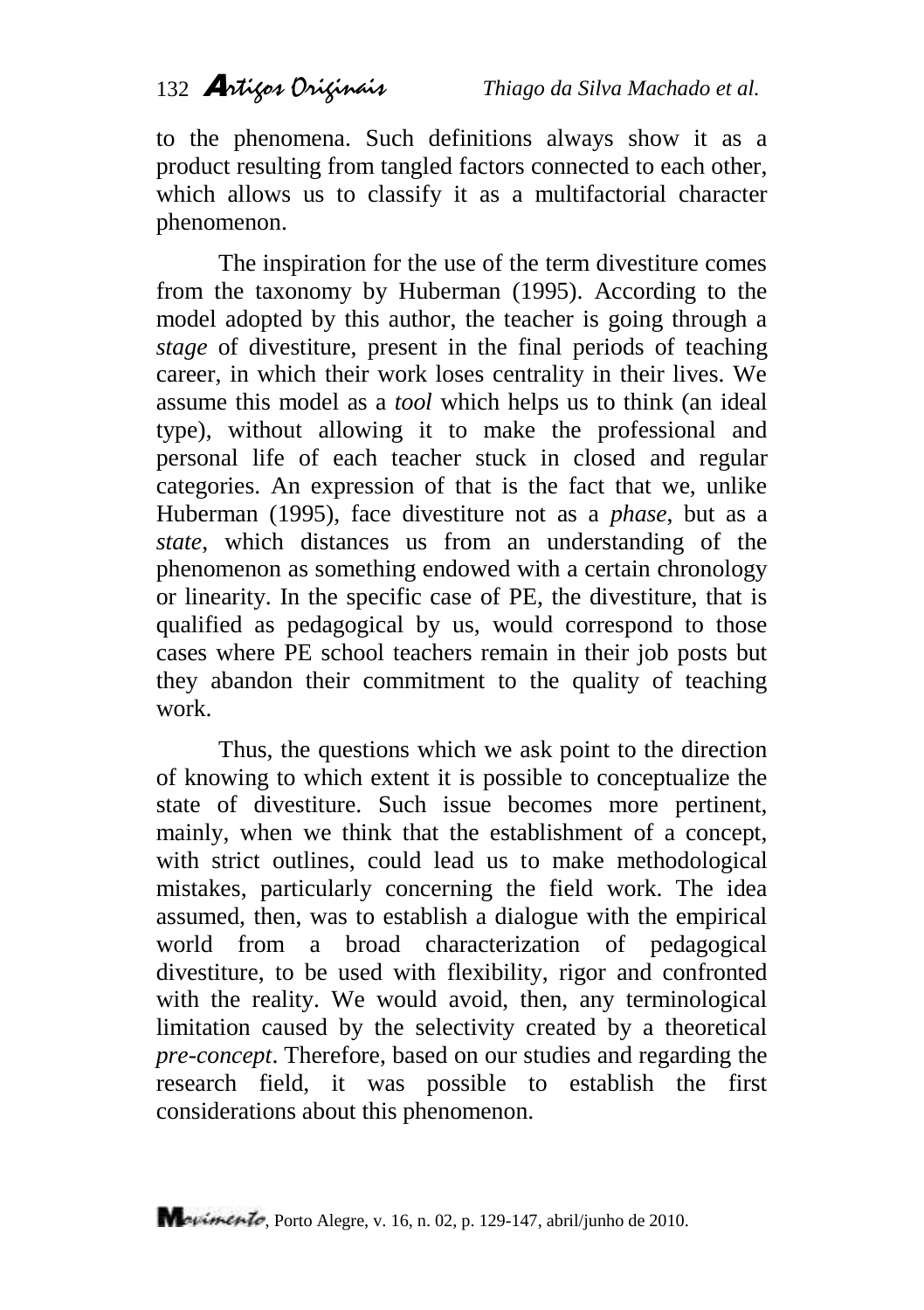The teacher we have called in a *state of pedagogical divestiture* is the one whose practice receives denominations such as *roll ball and/or shade pedagogy*. Usually, this teacher is found in states where no great pretensions with his practices are presented; maybe the greatest pretension is of making their students busy with some activity. They are often, converted into simple managers of teaching material, activity which, in principle, does not require higher education. Other times, they assume a posture of compensating the students" boredom produced in other disciplines (such as Mathematics, Portuguese etc.). Another outstanding characteristic which we found during the observations is that, as a consequence of this *lack of dedication* or of this *lack of intention* with the pedagogical practice, what is noticed is the configuration of a phenomenon that we can call *no class*. In a rudimentary way, this *non class* may be characterized when: in the time-space designated/reserved for the pedagogical practice of the teacher to occur, that teacher does not interact in an objectiveintentional way, depriving the students from the possibility of having access to learning the specific content and/or to the development of a determined ability. This space can usually be misunderstood with, still, some other moments when the students are simply having fun (break or free time), without any direction from the teacher with pedagogical intentions of learning.

In a study related to this one, González and Fensterseifer (2006, p. 739-740) tried to establish criteria which would allow us to identify/characterize the concept of class, which helps us in the definition of the opposite process (the *non class*). Hence, the authors define the class as: a) a live phenomenon; b) provided with intentionality; c) the learning and/or development sought are fundamentally for all students in the group; d) the class happens when it performs its role in a project that articulates the work in medium and long term; e) a class supposes, by the teacher, a mediation project of that knowledge which their students are intended to build and/or of the capacity that is intended for the students to develop.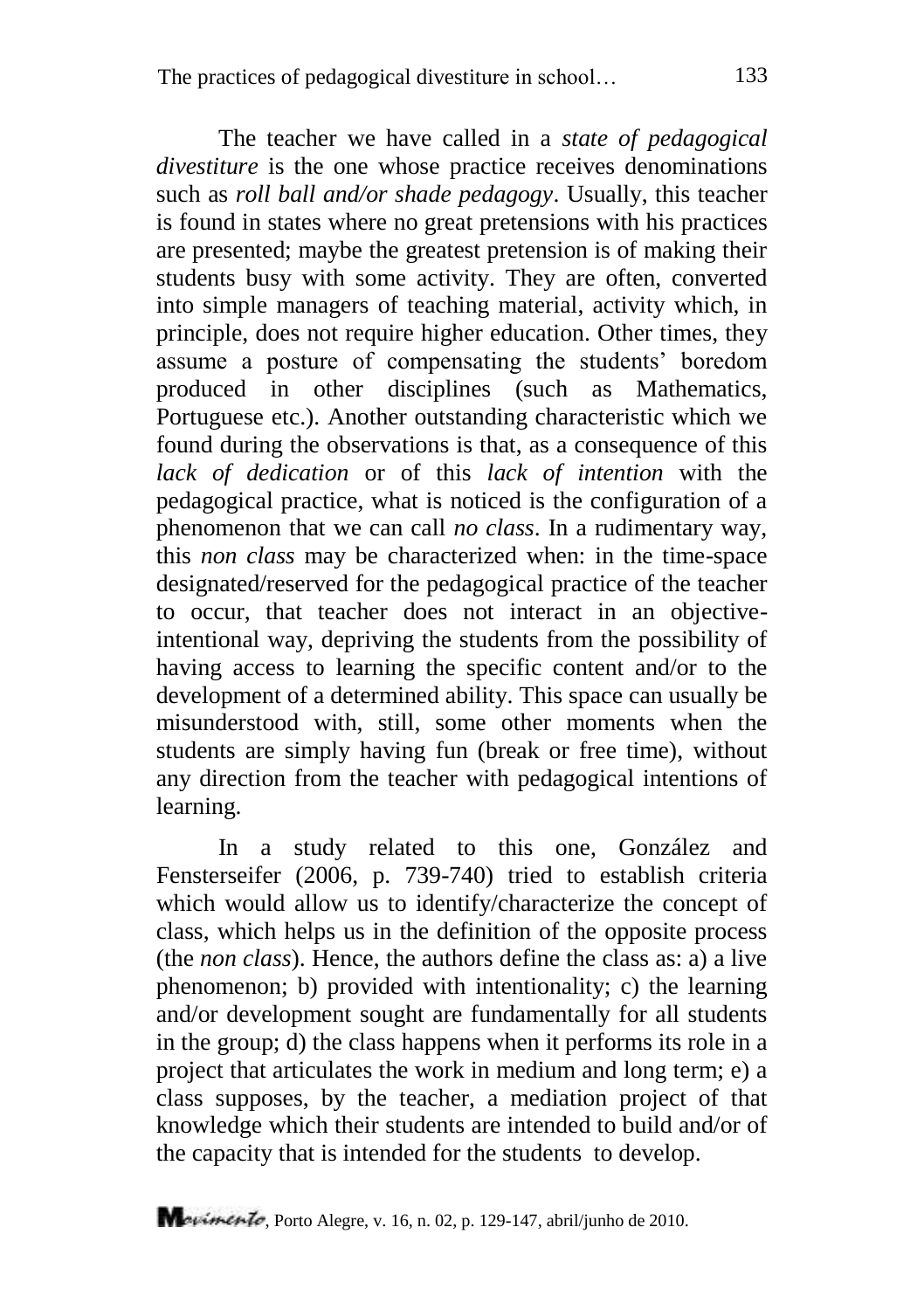Still according to the above mentioned authors, the class, as a live phenomenon, assumes that this moment is configured as plain with unexpected situations, capable of surprising the teacher. But this does not exempt the teacher from a previous planning. In what regards intentionality, the teaching action should be based on a reflection about what will be proposed, as well as the search for the whys. Hence, sought learning and/or the developments are fundamental for all the students in the group. Therefore, taking part or not in the class should not be simply the student's choice, which does not mean the interest of students should be ignored as an important factor to boost their participation.

A class happens when it plays its role in the project that articulates the work at medium and long term, i.e., the class cannot be understood as an isolated phenomenon, which does not demand continuity, aiming at an effective learning. A class supposes, by the teacher, a mediation project of that knowledge that is intended for the students to build and/or of the capacity that is expected for the students to develop. This is evidenced in the way the teacher favors students being involved with the "*object*" of work, aiming at boosting learning.

Finally, we highlight that our understanding of the *state of* pedagogical divestiture is guided by the assumption that the pedagogical practice should be understood as a construction that involves, among other things, the beliefs, the motivations, the tensions and the achievements that come from the human education of those teachers. To this end, understanding the phenomenon implies, also, evaluating how the projects of personal and professional life of those teachers and even the work environment are articulated.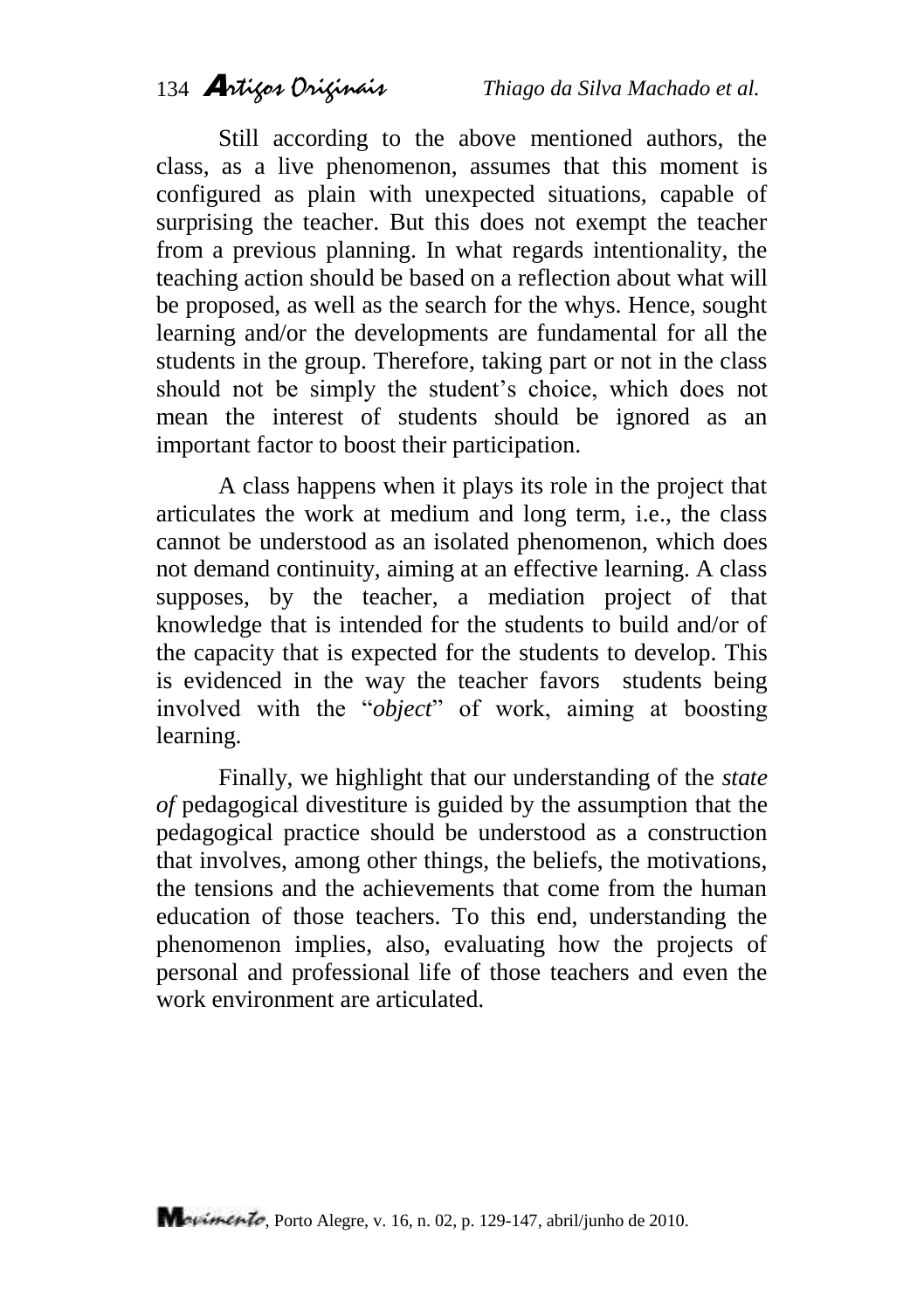## **3 THE CASE OF TEACHER JOSÉ: STRIKING ASPECTS OF HIS PEDAGÓGICAL PRACTICE IN A SPECIFIC SCHOOL CULTURE**

Teacher José was born in the countryside of Minas Gerais, where he lived until he was 15 years old. He always studied in public schools, having a degree in Physical Education by the Universidade Federal do Espírito Santo, in the year 1987, in a curriculum known, currently, as *traditional-sportive* (BETTI; BETTI, 1996). Since he graduated, he has acted as a school PE teacher, which, in his understanding, is very tiring. Currently, he divides his time between the work at the school (to be more exact, José works in two schools: the first one refers to the institution where we developed this study; the second concerns the school where he complements his work load), in the municipality of Serra/ ES, and as an instructor in a Municipal Program of Exercise Consultancy Service (SOE), in the neighboring city (Vitória/ES).

The school where the research was developed is situated in the municipality of Serra/ES. It is an old State school which went through the process of shifting to municipal administration and that, as some of the staff say, still suffers from some adaptations and problems due to this process. Currently, it looks after 242 students and counts on 17 teachers and 21 employees. Concerning the structure, it can be characterized as a small school: having a low number of classrooms, it does not have a multi-sports court (there is a patio in the school which was adapted to become a futsal court), the library is in an adapted space (which, to a certain extent, makes the work with the collection difficult) and the informatics room has not been installed yet, due to the lack of an appropriate room. On the other hand, there is some woodland which offers several possibilities for work. It is in this space where, usually, the volleyball net can be seen set up between two trees for the PE classes.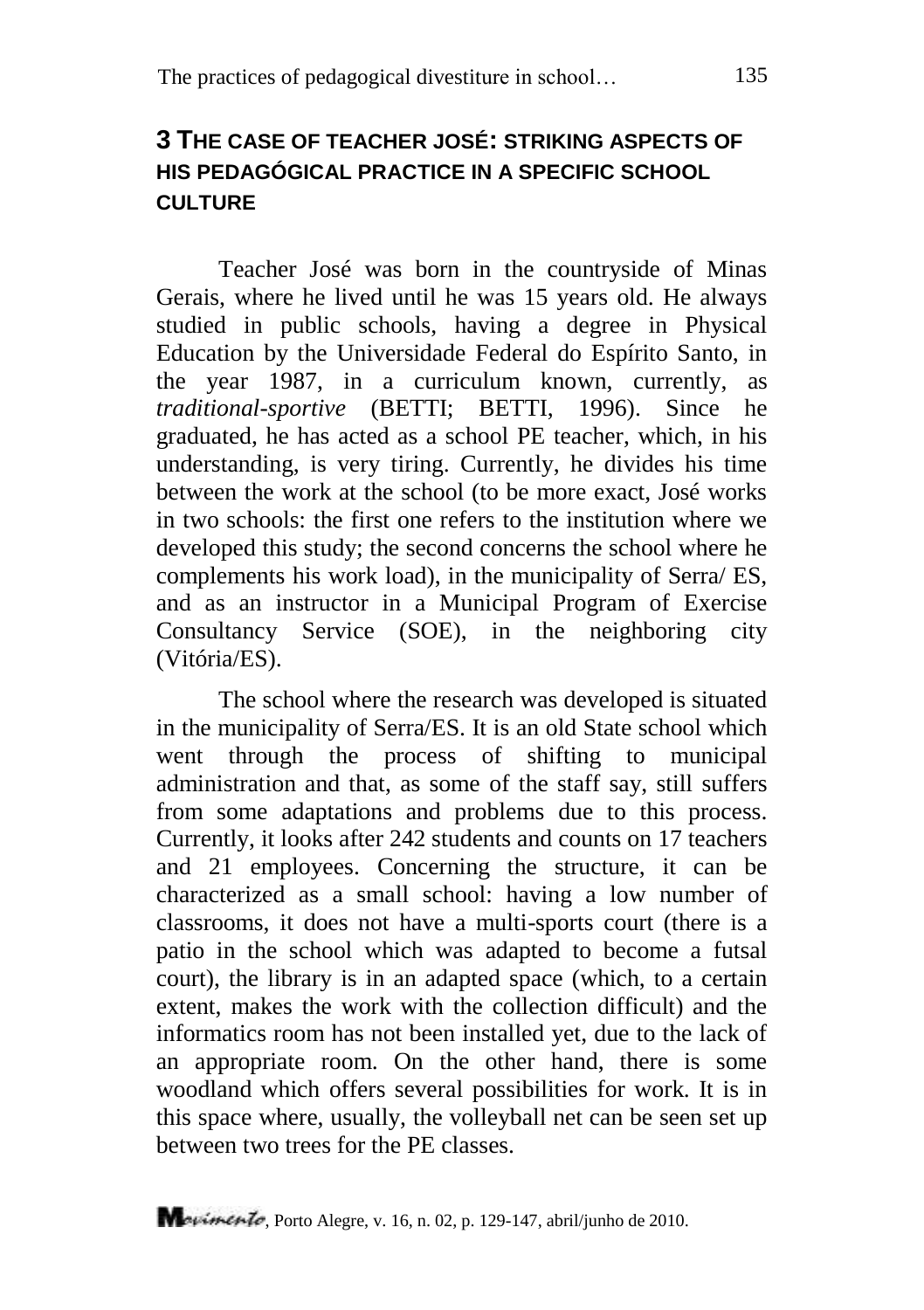According to the school principal, the problem with violence has hit the neighborhood and, consequently, the institution. During some visits, this could be very clearly observed, mainly when some young boys would jump the school wall and resisted when requested to leave. Something which also affects the school is the existence of many prostitute houses in the neighborhood.

In general, we may also say that, during the study, it was not possible for us to notice the existence of large scope relationship conflicts between the pedagogical team and the school teachers or even among the teachers themselves, to the point of causing an unfavorable environment for work. This does not imply, necessarily, that they have a great affinity among themselves or, even, that they are satisfied with the work the colleagues have been accomplishing. After all, there is some dissatisfaction from the school with the work of teacher José.

> When she learned about the research project, she was very much interested in the study and she said that it would be great if I chose her school, because the teacher does not teach (School PRINCIPAL – field diary).

> Teacher José is kind of at the end of his career, but he is a great person. It is only that he is a bit tired, but you shouldn"t take his classes as an example, not for someone who is starting like you, no (School COORDINATOR – field diary).

> Are you training here? (I answered no, I said that it was research. She continued): Oh, yes. Because training with that teacher is of no help. He is hopeless (School SECRETARY – field diary).

We noticed, also, that it was very difficult to implement a group work in the school:

> Look, it is something we have been trying to implement, but it is very difficult. We know that it is important, but, in a certain way, the

Mauimento, Porto Alegre, v. 16, n. 02, p. 129-147, abril/junho de 2010.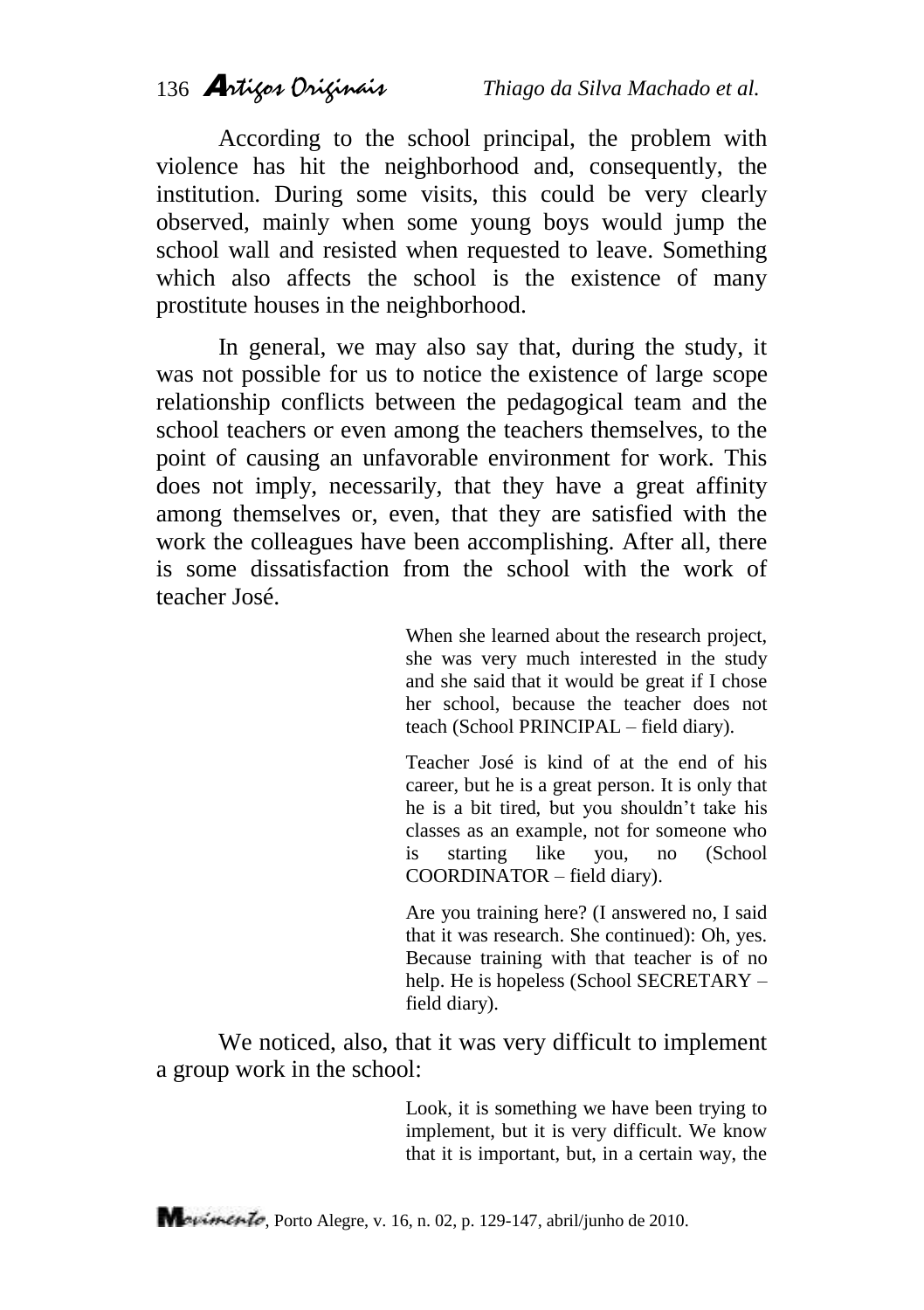teacher"s culture of wanting to work more individually is very ingrained. From the 1st to 4th grade we can even do something, there are always meetings, but from the 5th to the 8th grade it is more difficult. But there is, for example, a planning meeting at the beginning of the year where we sit to talk to the teachers about what we intend to do that year, to tell the new teachers how the school works (School PRINCIPAL – interview).

Regarding PE, a journey to the core of the daily school life made it clear how the discipline is discredited as compared to the others. This is because, despite the constant complains from the members of school about the way the teacher José conducts his classes, it can be noticed that the charging is not so emphatic. And moreover, the school intends to change the teacher, but it is not clear about which the pedagogical function of this curriculum component is. The pedagogue herself says that she has not been "closely" following the discipline, although she has received from the teacher his course plan:

> Well... I have to watch José's class. I have to talk to him again. I have not talked much to him; the coordinator has talked to him more than me. But I am going to talk to him about this, because I don"t know much about it. I know what he sent to me here in the project, but, sincerely, I am not very well informed. You know, you came here to ask me about this and I am a little… I don"t know! I need, really, to be reviewing that thing (School PEDAGOGUE – interview).

Something which makes the situation worse is the fact that the PE teacher works in three different places (two schools and a module of exercise counseling), making difficult, therefore, his involvement with the weekly planning, the group meetings, the making of the Pedagogical Policy Project and the other activities which happen in the school. One has the impression that, for the school, PE teacher attendance and punctuality, besides the fulfillment of the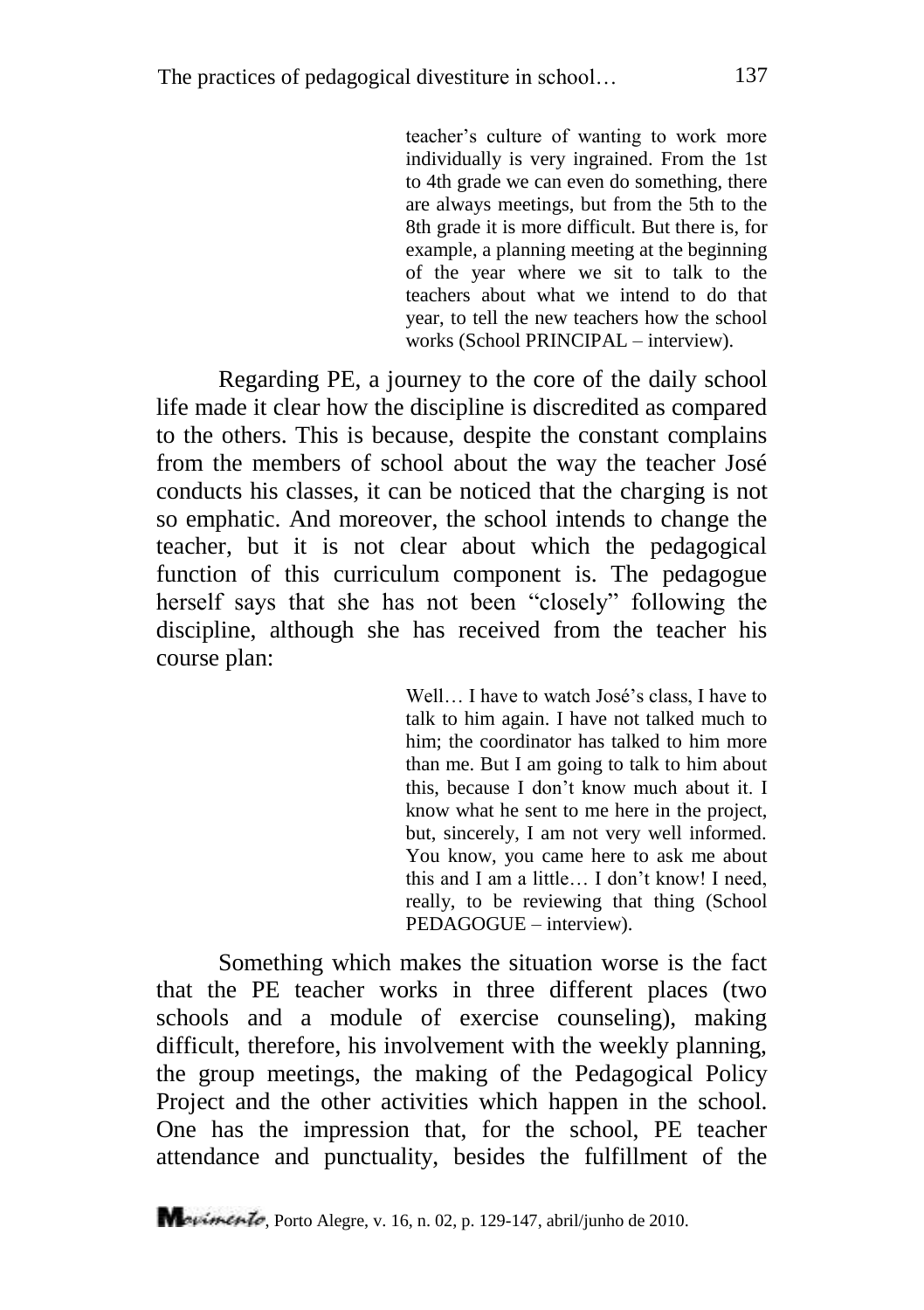bureaucratic activities, and the filling of roll call for example, is enough. Teacher José himself highlights this:

> It is natural for the management to charge. It is those punctual things: attendance, frequency and you have to be in front of the students to avoid something unexpected happening. What is required mainly is attendance really, to be present in the work place, which is mandatory, of course. Then, the rest is the rest (TEACHER JOSÉ – interview).

When observing his present teaching practice, we may say that José"s PE *classes*, in the investigated institution, differ very little from the free activities undertaken by students in the break and free time spaces. The main difference is in the fact that the material is not available for students as most of the time it can only be accessed for PE classes. The class dynamics is always the same: the students come out of the classrooms and are free to do whatever activity is convenient for them. Many of them chose, even, not taking part in any activity, spending all the class time talking to other colleagues or doing homework for other disciplines. This situation also makes complex the task of checking if there is any type of planning, as, at no point, is any proposition or accomplishment of an activity observed that involves all the group of students. What is noticed, therefore, is that, at the time of the class, teacher José behaves just as a manager of the teaching material. For him, the PE function is "[…] to enable the students to have contact with the sports, as, more often than not, they don't have this opportunity in other spaces" (TEACHER JOSÉ – interview). He states, moreover, that PE may provide knowledge beyond the body know-how, but that he does not work with this perspective.

Finally, we stress, as a characteristic of his work, the absence of a coherent evaluation, because the teacher does not follow all the students during the classes (as they are spread throughout the school), besides not taking notes of absent students. According to our description in the field diary,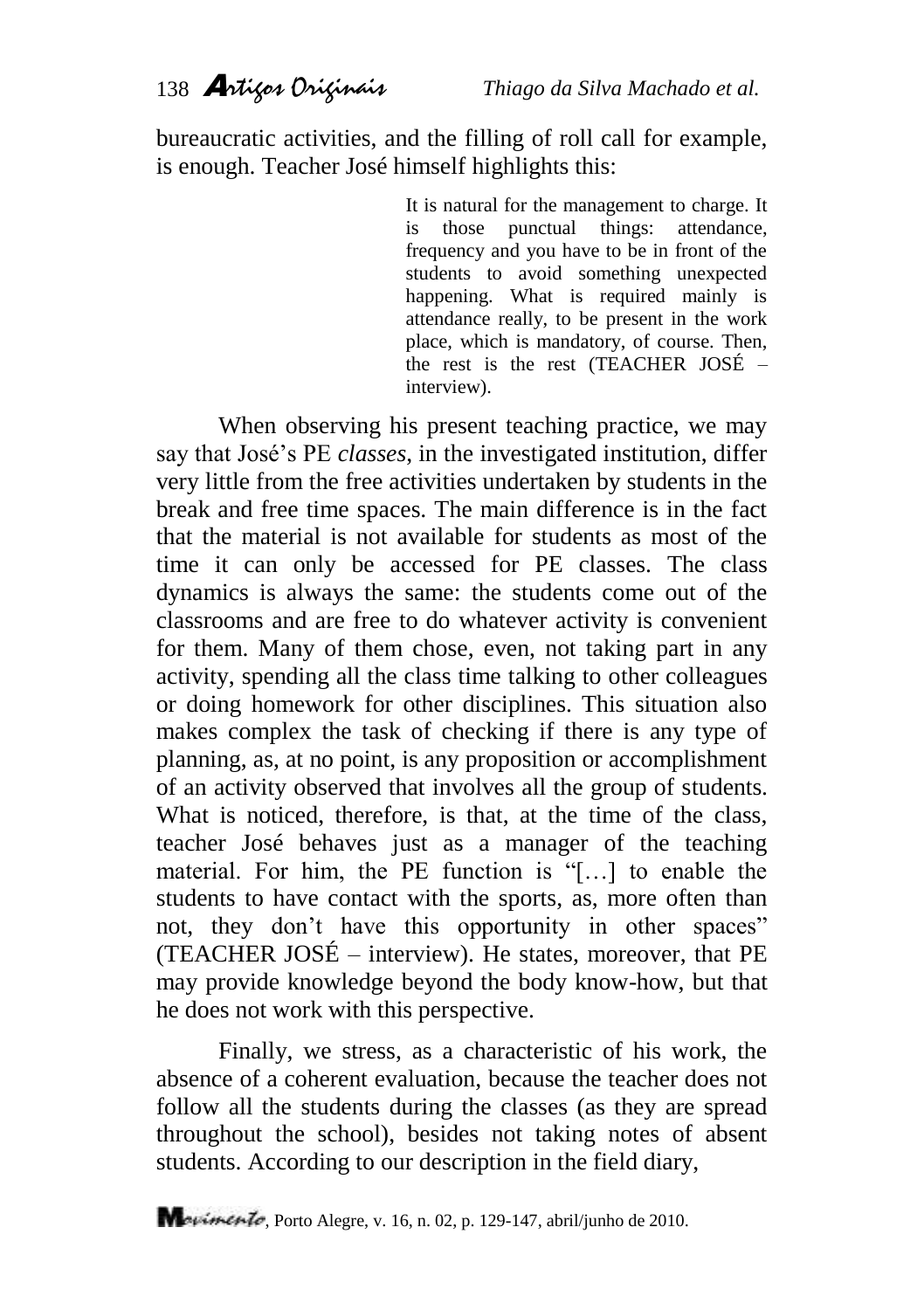Suddenly, the PE teacher leaves the teacher's room and goes to a student from the 8th year to ask her for help regarding the filling of the roll call. The issue was to know which students, among those with a name on the roll call, were still coming to school. Afterwards, he talks to me to say he would go to the 6th º grade to do the same.

### **4 UNDERSTANDING THE PEDAGOGICAL DIVESTITURE**

From the empirical material confronted with the literature, we made an option here to contribute to the understanding of the do pedagogical divestiture phenomenon for Physical Education teachers with the construction of three great categories. The effort which follows is a first approach, given the complexity of the phenomenon under study.

### 4.1 PE AS A CURRICULUM COMPONENT: DOES THE SCHOOL ALSO DIVEST?

PE is, according to the National Law of Education Guideline and Basis (LDBEN), i.e., Law nº 9.394, from 20th December 1996, modified by the Law nº 10.328, from December 2001, a mandatory curriculum component. Despite the lawfulness, in effect for more than a decade, it is worth asking if PE school teachers, as well as the other school agents, know clearly about the pedagogical conditions of such component. What has our research evidenced?

We could observe, during our field work, that the school and the teachers themselves have a very diverse understanding of PE from that which the academic production in the area has been building. There is still a huge gap between the recent theoretical advances of PE as an area of knowledge and the pedagogical intervention in the school context (CAPARROZ; BRACHT, 2007). As it was already evidenced before, the practice with characteristics of pedagogical divestiture is the object of several complaints by the members of the school

Mauimento, Porto Alegre, v. 16, n. 02, p. 129-147, abril/junho de 2010.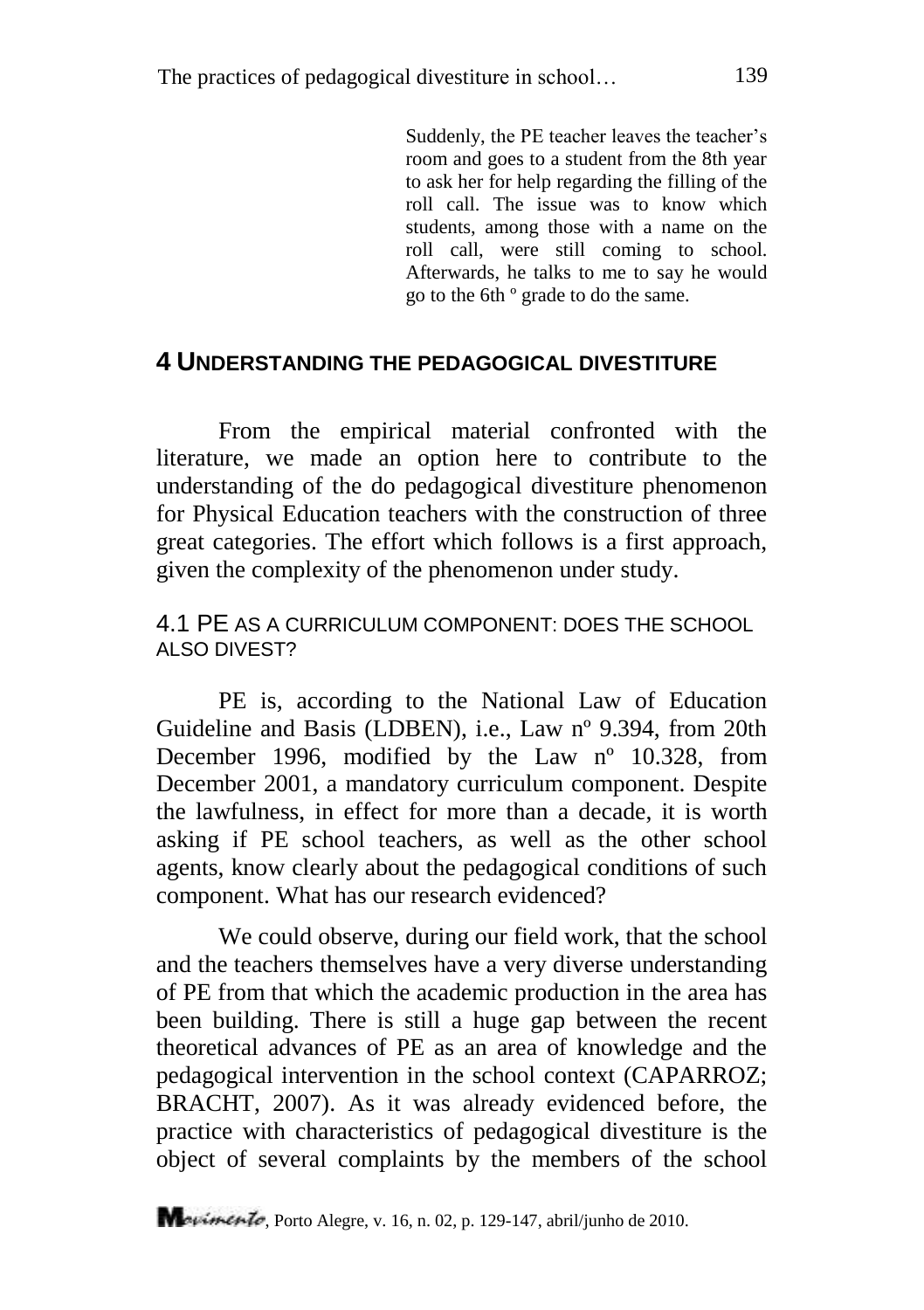pedagogical team. The problem, however, resides in the fact that, at no point was this charging turned towards the pedagogical function that the discipline (as a curriculum component with content/knowledge to be taught) should fulfill. At best, what was heard from the pedagogical team were phrases of the type: "PE is in the school to add up, to help the school work, be it in the discipline or the behavior issue" (field diary). I.e., we noticed that the school has a vision about the pedagogical function of PE that is very distant from the perspective which understands it as a curriculum component with knowledge to be thematically transmitted and which is configured into that which has been called the corporal culture of movement.

To this end, it may be possible to think that there is, from the part of the school, some difficulty in noticing that PE can offer another type of pedagogical contribution. We might, still, propose an inverse question: in case this *perception* exists, to which extent is the specific knowledge of the discipline valued by the school?

We would like, thus, to call the attention to the fact that the school, in some opportunities, when it does not give PE the status of school discipline mediator of knowledge, it may become difficult, due to this lack of knowledge, to produce quality pedagogical practices. It is based on what we have been describing that we understand the following reflection to be pertinent: it is common to hear that this or that PE teacher shows a practice with pedagogical divestiture characteristics (they receive the denomination of *roll-ball*), but which is the part the school plays (of a specific school culture) in this process? Wouldn"t the school cultures be depriving from meaning this pedagogical practice and, with this, favoring the pedagogical divestiture? Which postures, attitudes and knowledge does the school demand from the PE teacher? What does the school seek to ensure that students will learn in PE classes? Or, simply, may we ask: does the school also divest?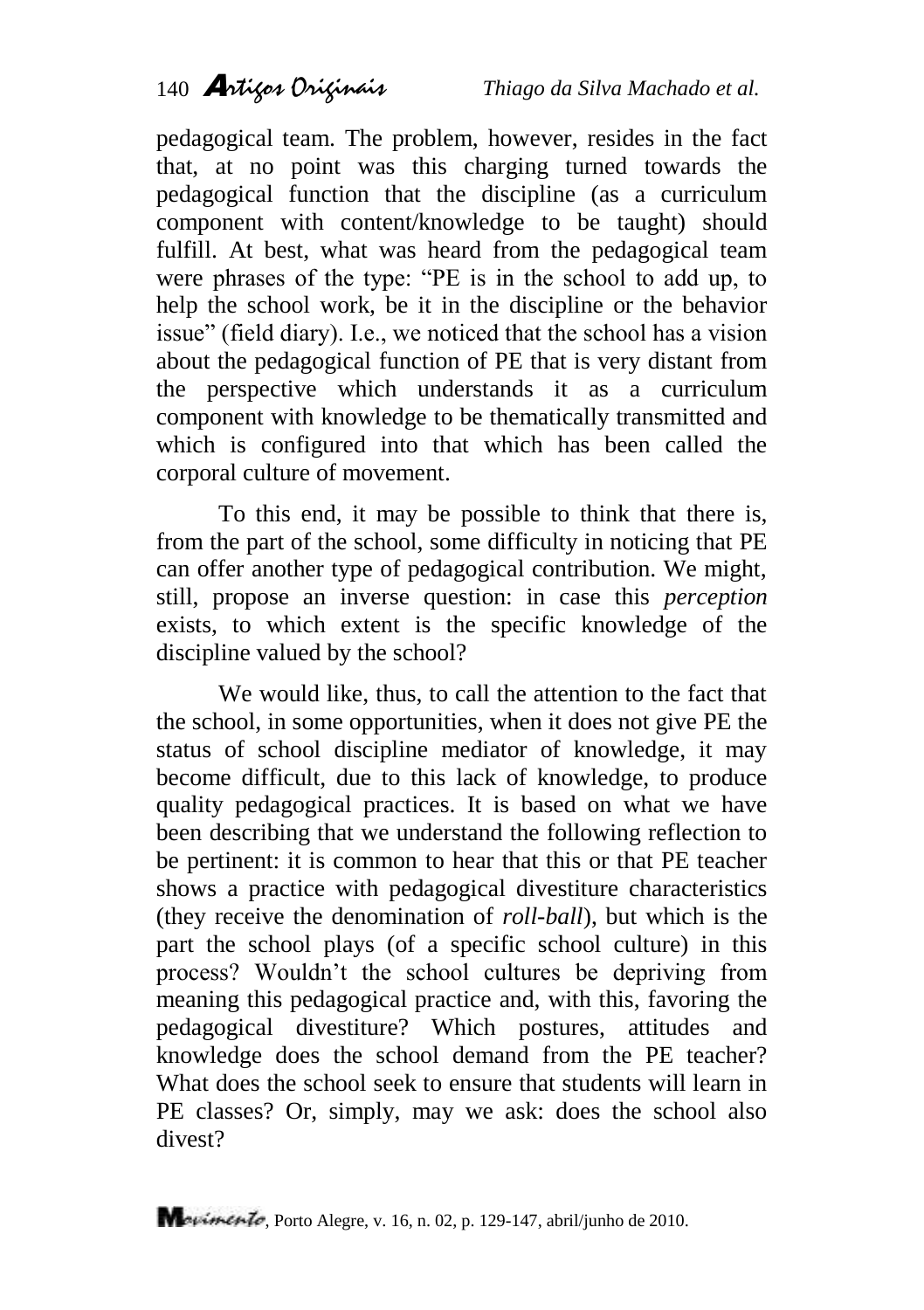### 4.2 THE DIFFICULTY OF OPERATING THE MEDIATION BETWEEN THEORY AND PRACTICE

During the observation work, a very pertinent question would be about the relationship established by the teacher taking part in the research with the academic production in the field. The notion we had was that the teacher had some difficulty and, sometimes, rejected dealing with the so called *theoretical* knowledge (present in more recent literature) built in the area. The interviews and the established dialogues, during the period of field work, showed that the reaction expressed by this teacher may find its origin, among other things, in the kind of initial education that he went through. The teacher in question had his university degree in 1987; his education can be thus characterized:

> The *traditional-sportive* curriculum emphasizes the so called 'practical<br>disciplines' (especially sportive). The  $($ especially sportive). The concept of practice is based on the execution and demonstration, from graduate students; of technical abilities and physical capacities (an example is the "practical" tests, where the student needs to have a minimum physicaltechnical performance). There is a division between theory and practice. *Theory* is the content presented in the classroom (whatever it is), *practice* is the activity in the swimming pool, court, track, etc. (BETTI; BETTI, 1996, p. 10. Emphasis added).

We can notice some difficulty for the teacher to conceive the relationship between theory and practice in a different way from what he experienced in his initial PE education. There seems to be, mainly, a large difficulty in promoting, in the intervention, the mediation between those aspects (theoretical and practical). For José, there is the understanding that, the moment he is in the court with his students, he primarily mobilizes the acquired knowledge through the practical disciplines with which he was in contact in his initial education, as well as the knowledge accumulated

Mavimento, Porto Alegre, v. 16, n. 02, p. 129-147, abril/junho de 2010.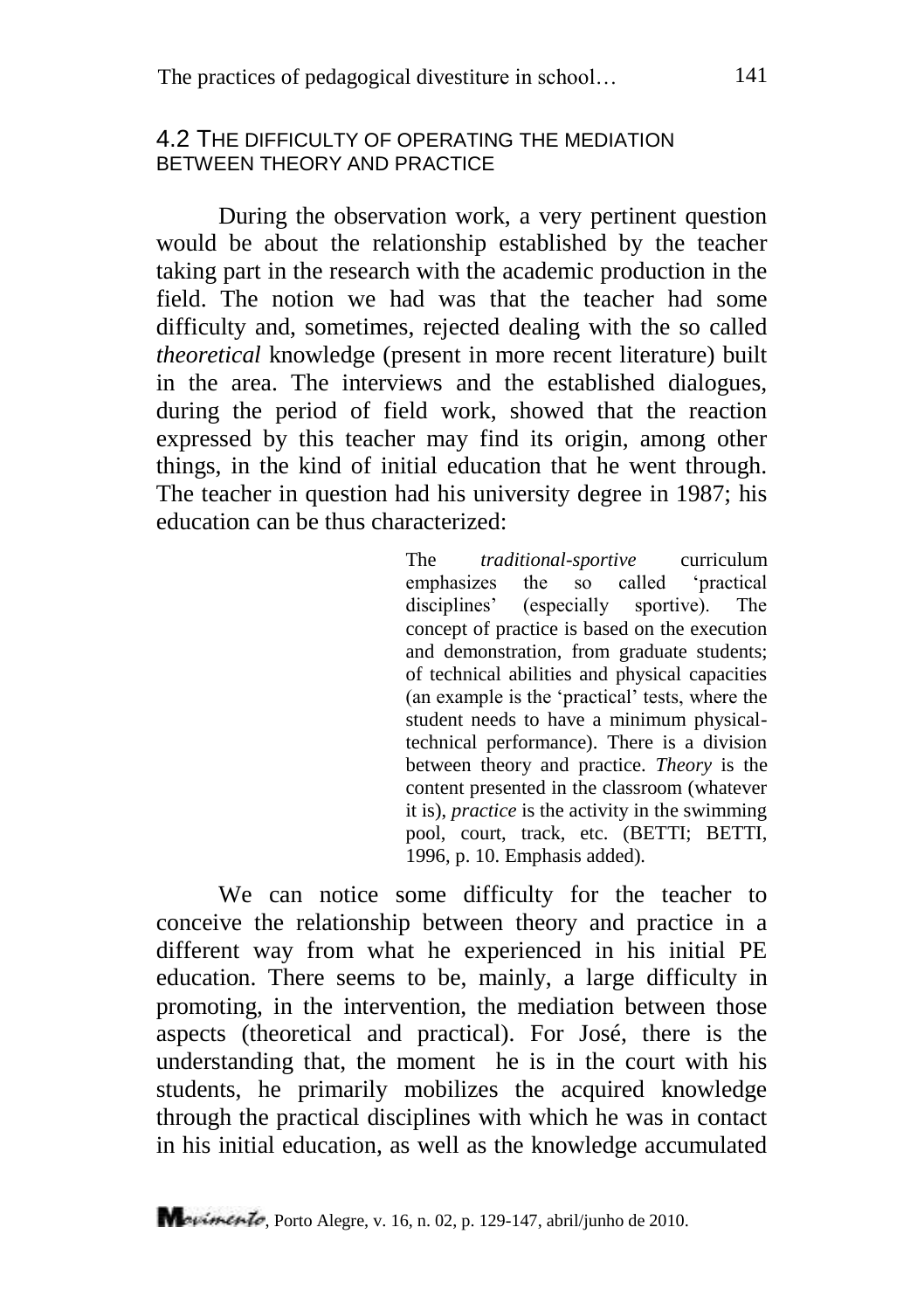along his career. Regarding the disciplines of pedagogical character studied in his initial education, José gives them a secondary character. According to him, the teaching of those disciplines was superficial, because there were no practical classes, which made learning difficult.

In some way, the dichotomy between theory and practice nourished by the teacher collaborator of the study and the difficulty in noticing contributions from different knowledge to his practice help us to understand his aversion to theoretical knowledge produced in the field in the last few years. An expression of this is the fact that teacher José and the school itself have difficulty in expressing clearly what the function of PE curriculum component is. There seems to be an understanding (from the school and from the teacher) that the theory, in Physical Education, corresponds to those teaching moments of the rules in the classroom, using the board or similar resources, reducing the PE conceptual knowledge to those aspects:

> [...] PE is in the school to add up, to help the school work, be it in the issue of discipline or of behavio. and it is not only to play; it must have theory too. Teaching about the rules, I remember that when I did PE, I had the theory part too (School PRINCIPAL – interview).

> I am not, particularly, very much in favor, I am not very theoretical no. I prefer to do really […]. I think that it is a waste. The student already receives a lot of theory. They already live a lot in confinement. They live in a bench education all the time, and we spend our precious time bothering the other people with theory, with talk (TEACHER JOSÉ – interview).

We understand that the lack of understanding about the specificity of the PE curriculum component, together with the difficulty in operating the mediation between theory and practice, is directly reflected in the way the teacher guides his pedagogical practice. Thinking specifically about the question

Mauimento, Porto Alegre, v. 16, n. 02, p. 129-147, abril/junho de 2010.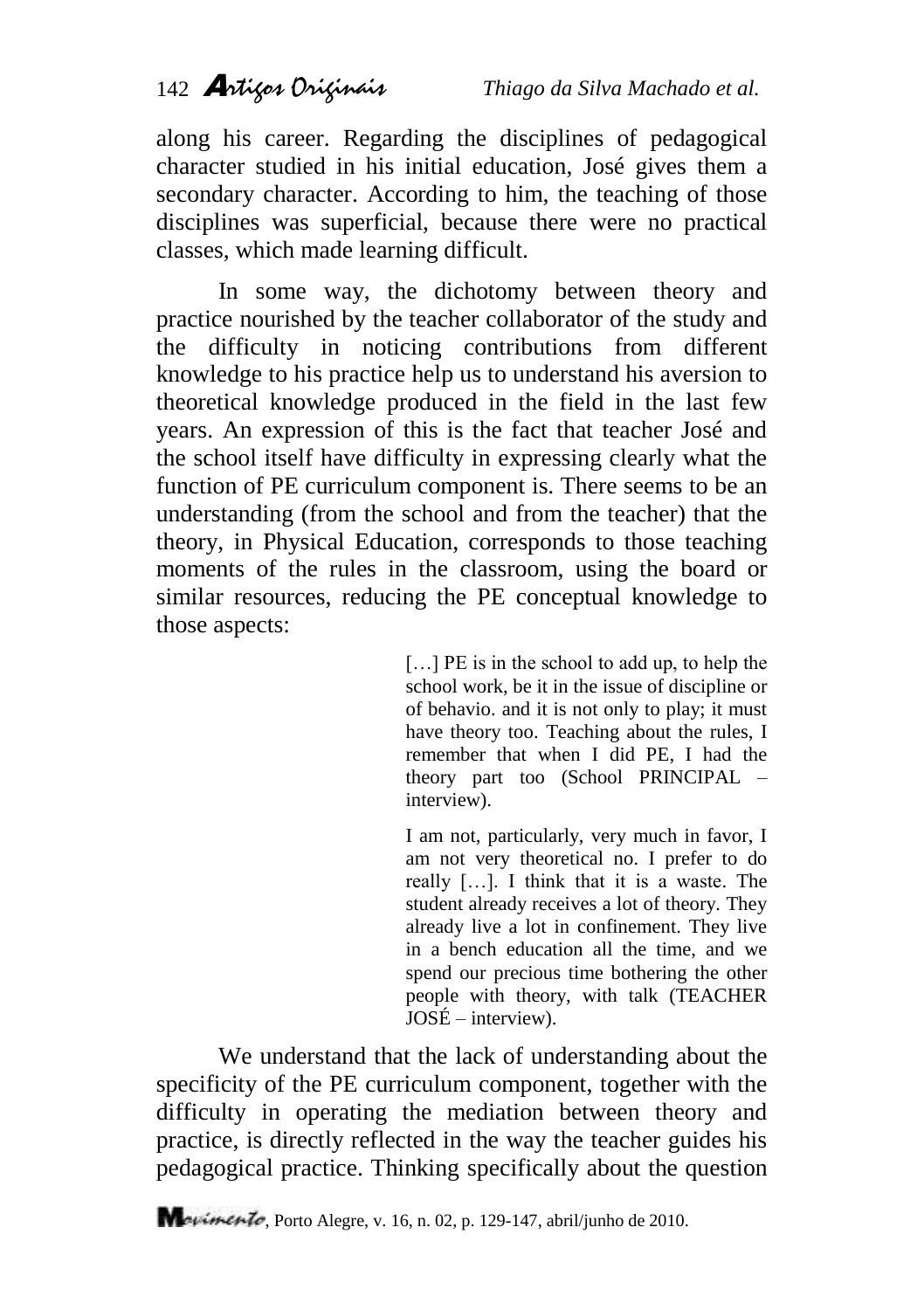of pedagogical divestiture, we could also evaluate to what extent such difficulties would not promote a feeling of helplessness in the teacher or even of disbelief in what he says about the open possibilities (in a contextualized way) of the theories/of pedagogical approaches.

With the difficulty in understanding what has been proposed by the Renewal Movement for the teaching of PE, teacher José is closed to any kind of dialogue or learning (for example, in the meetings of continued education) concerning the issue. We noticed, therefore, the creation of a kind of resistance by this teacher, a movement of self-defense. It is also worth mentioning the hypothesis that this teacher has a biased reading of some aspects contained in the pedagogical proposals that deal with the subject. This is the case, for example, with sports, a practice which, from his point of view, justifies the presence of PE in school. The teacher, when he does not develop his classes by teaching the techniques/of sportive skills, a practice which was spread in the 70's and 80"s of the last century, ends up leaving the classes totally *lose*, leaving even, the work in the traditional perspective of teaching.

### 4.3 THE SPORT AS CONTENT IN PHYSICAL EDUCATION CLASSES

Teacher José attributes to sport a huge character of selfsufficiency, to the point of arguing that the sportive practice is the culture dimension that justifies PE in the school. After all, many PE teachers are seen as good by the school, when they are able to win championships. This seemed clear to us, both in the interviews and in the dialogues as well as in the observations during the period of research. We noticed, moreover, that teacher José treats both (PE and sports) as if they were equivalent, i.e., he does not promote any distinction between sports and PE.

> Look here, I think that PE is at school to break the ice really, not to allow the school to be something, a dead place. […] here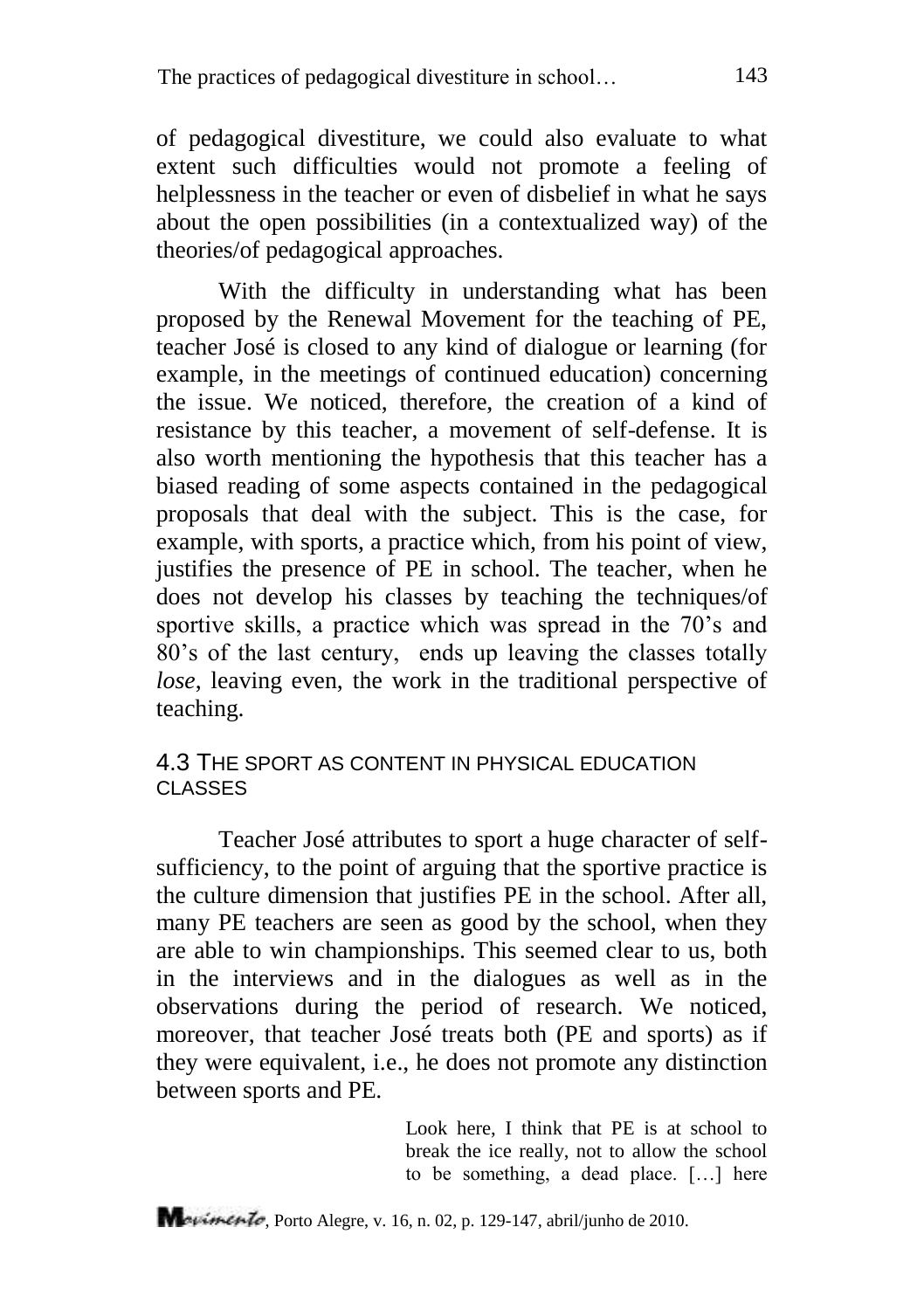outside, in the PE classes, the student feels pleasure in taking part in the sports activity, that is why it (PE) is justified in itself (TEACHER JOSÉ – interview).

In fact, sports are shown, currently, as a phenomenon of great expression, endowed with social legitimacy in all societies. However, in the midst of all this sports explosion, "[...] some voices are raised, mainly in the academic environment, which express doubts about the human and social values of this phenomenon" (BRACHT, 2005, p. 10). Specifically in PE field, it is not only today that there are questions about the pertinence of this regulated sport for the PE school classes, as well as the proposal of a school in sport instead of a sport in school (CAPARRÓZ, 1997; VAGO, 1996). We understand that a PE based on sports (or on any other element of corporal culture of movement), without being pedagogically treated, remains in need of justification in the school environment. It is not a matter, then, of denying the sport as an element of PE teaching or of being contrary to its teaching in school, but of pointing to the need for it to receive a pedagogical treatment. Making sports an object of intentional pedagogical intervention allows its teaching to go beyond the development of situations where the students only live this element of body culture, also, with the objective, of a critical *understanding* of all that is embraced by it, as well as the other elements which involve the class moment. To this end, didatics in PE classes

> [...] cannot be satisfied in fostering an economic, technical and rational way of learning, even not to fall in the constant risk of "blindness of modest knowledge". A didactic thought should, well before, be oriented to the issue of how the relationship with the world of objects can be intensified and how, from there, more interesting issues may appear for the practice of movements (MARAUN, 2006, p. 200).

In the case of the investigated teacher, there is also difficulty and/ or some resistance regarding the pedagogical

Mavimento, Porto Alegre, v. 16, n. 02, p. 129-147, abril/junho de 2010.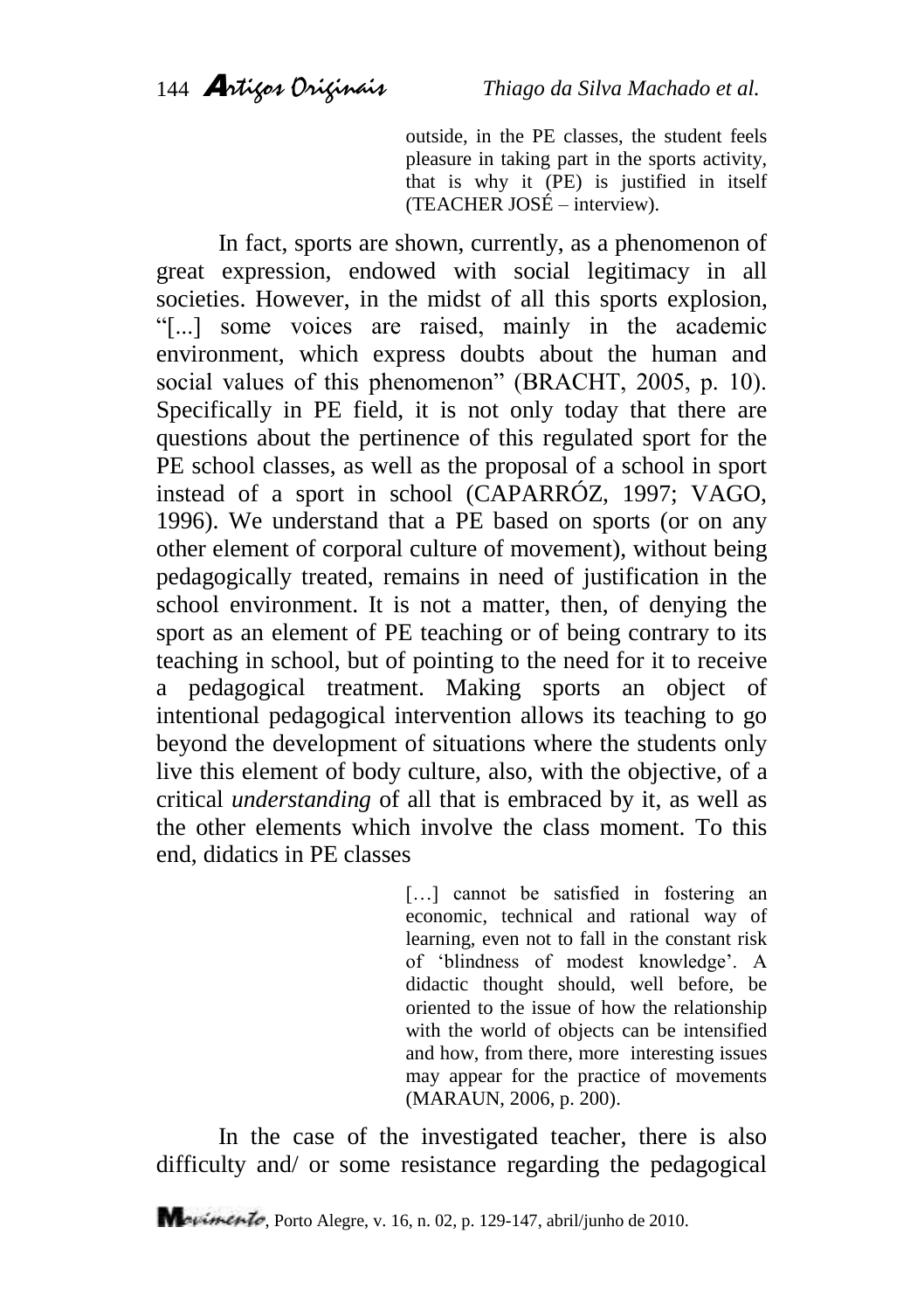treatment of the sports content. We understand that this, among other factors, may be a consequence of aspects such as the ones we discussed in the previous topics. Moreover, we thought it would be possible to link this resistance to the relationship established by teacher José with a determined sportive culture, i.e., to the group of dispositions relative to the sportive phenomenon incorporated by teacher José along his life path, be it through the experience of this corporal practice, be it through other means (media etc.). According to his reports, since his adolescence, he was always involved with sports, in school and outside it, through taking part in sports competitions in the region where he used to live. According to him, although he did not follow the career as an athlete, sports have always been one of his great passions, being even determinant in his choice for the PE course

For Vieira (2007) and Figueiredo (2004), it is not strange that experiences in life are determinant in their choices for a career; from this the sportive experiences are not excluded, as it happens, in many cases, with PE teachers. The problem, according to the authors, is when those previous experience/practices determine a professional identity to the point of putting the academic education in the area itself in jeopardy. Even having gone through a high education course, teachers reproduce that which they experienced throughout their (sports) path and thus, sometimes, discouraging the accomplishment of new practices.

We may say that José's case shows similarities to what Vieira (2007) and Figueiredo (2004) describe. We would like, however, to highlight that, in José's case, this sportive culture may have been very little questioned during his period of initial education, as was explained by the teacher himself, his education happened in a traditional-sportive curriculum, where practice was privileged. The teacher seems to be held hostage of a kind of common sense present in the area, which is that *sports educate*, i.e., the simple involvement with the sport would have a positive educational effect.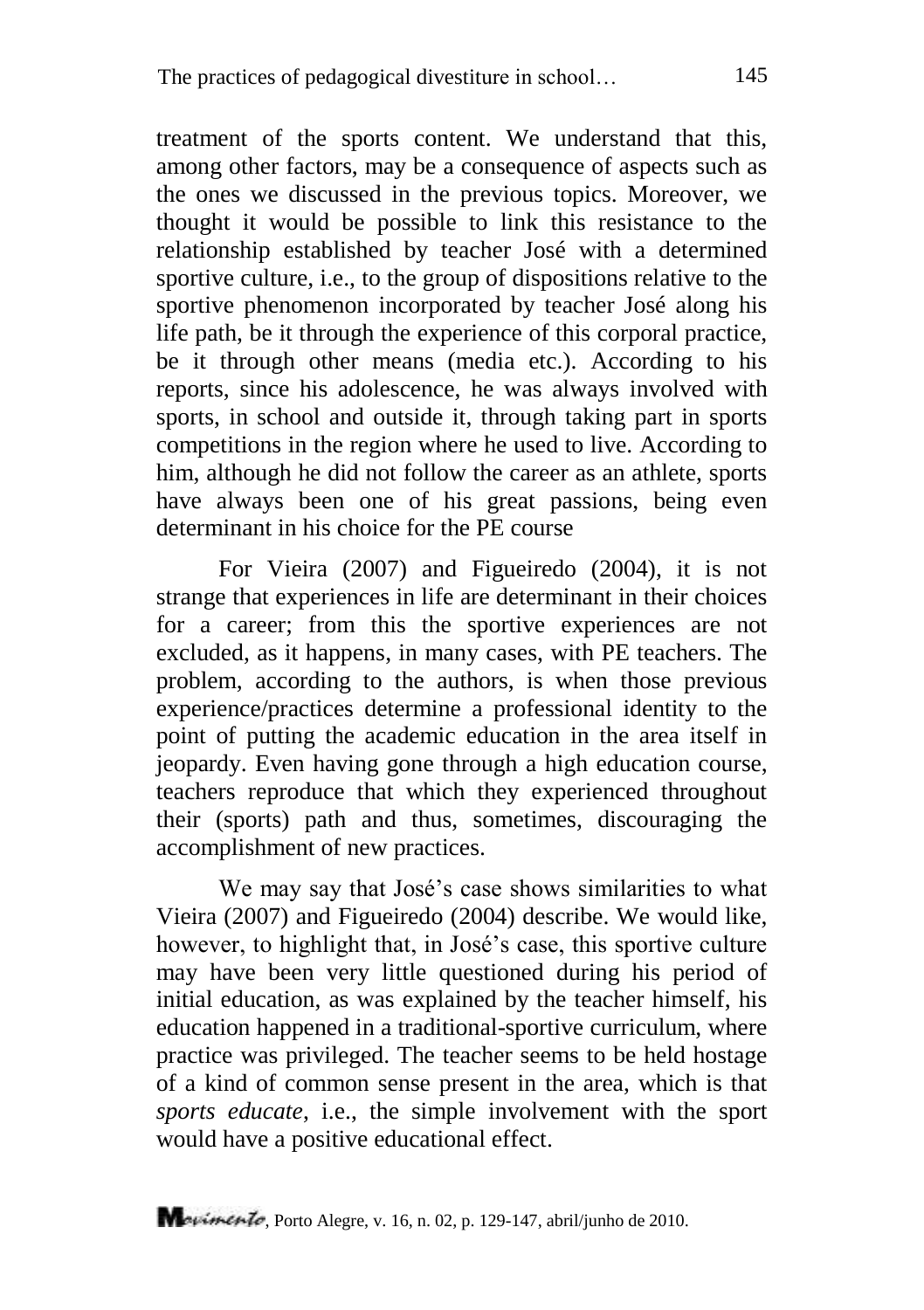As a consequence of this belief, which is present also in the broader social imaginary, the teacher ends up being absent from his teaching function, which is of pedagogically mediating this content (it should be observed here that we are not making any judgment of value about the type of pedagogical mediation. We are referring only to its absence, at least in an intentional way). What we noticed, thus, is that the *overvaluing* of sports ends up promoting a *pseudo-valuing* of PE due to the de-*valuation* of the pedagogical practice of those teachers. The non-intervention seems to be justified, then, by this *almost magic* value of sports.

## **5 FINAL CONSIDERATIONS**

As we have seen, it is possible to identify a series of factors which may be considered as determinant, conditioning, influencing the pedagogical divestiture. Particularly, in the presented case, the field work allowed us to point three factors likely to be connected to the phenomenon.

We understood that those identified and named factors or named and, consequently, identified factors, do not *act* in isolated manner, but they act in a network in a complex way. We opted, therefore, for approaching/sharing, in our *final considerations*, a theoretical difficulty faced in the research. This difficulty is connected to the complexity of the phenomena and to its characteristics. A complexity that seems to resist mono-causal and even multifactorial models, because, besides the infinity of possible variations, they seem to have different weights in different cases.

We should warn, then, of the problems or difficulties in establishing an explanatory theory which could be applied to distinct and varied concrete cases, to predict the phenomenon behavior. Maybe it is only possible to identify the processes related to the phenomenon and to recognize the singularity of their concrete expressions.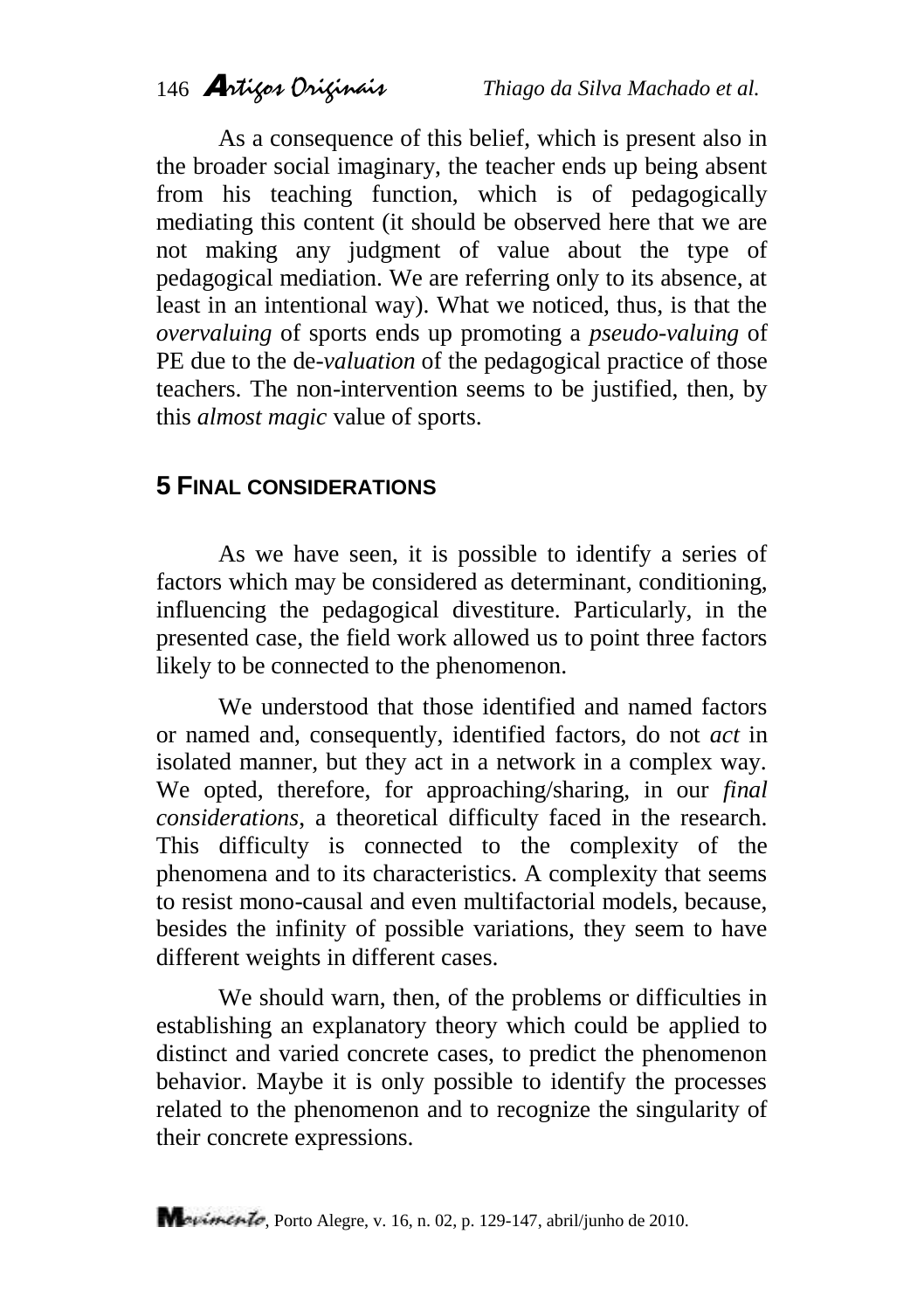To this end, we understand that the theorizing should, maybe, continue to try to find regularities or characteristics common to the processes and phenomena, however, we should warn of the fact that, despite that, such theories do not have predictive force, as the (social and, therefore, human) practices are simultaneously singular. The theories are offered as tools to be updated in a situated way, a starting point for a particular and situated construction.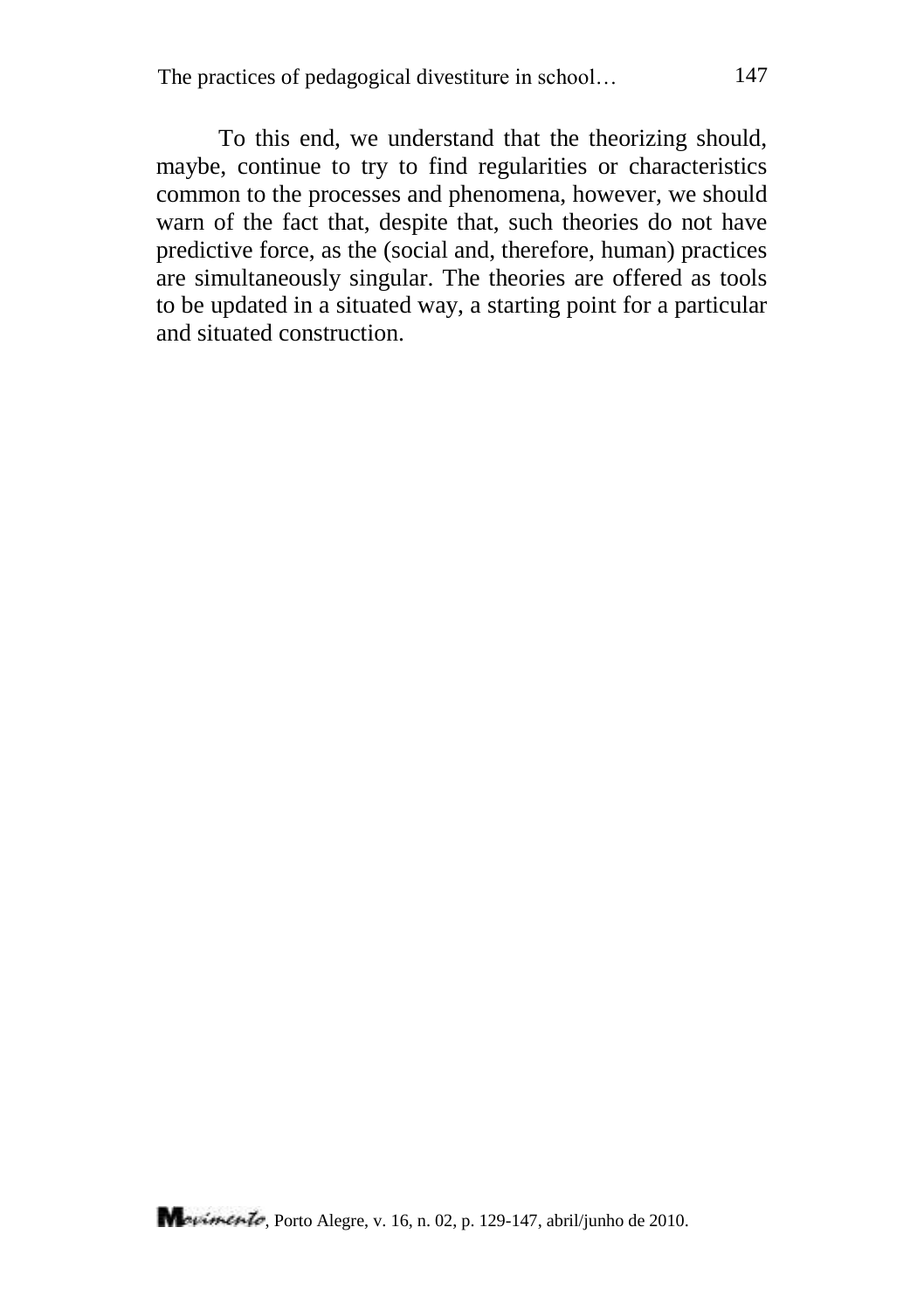#### **As práticas de desinvestimento pedagógico na Educação Física escolar**

**Resumo:** Investiga o desinvestimento do professor de Educação Física (EF) em relação á sua função pedagógica, utilizando a metodologia da história de vida e o estudo de caso etnográfico. Estuda também elementos envolvidos na produção de uma cultura escolar. Os dados produzidos são analisados a partir de três categorias: a) a EF como componente curricular: a escola também desinveste? b) a dificuldade de operar a mediação entre a teoria e a prática; c) o esporte como conteúdo das aulas de Educação Física. **Palavras-chave:** Docentes. Conflito. Papel profissional. Esportes

#### **Las práticas de lá desinversión pedagógica en la Educacíon Física escolar**

**Resumen:** Investiga la no investidura del maestro de Educación Física (EF) en relación a su función peda- gógica, utilizando la metodología historia de vida y el estudio de caso<br>etnográfico. Para ello. estudia también. elementos etnográfico. Para ello, estudia también, elementos involucrados en la producción de una cul- tura escolar. Los datos producidos son analizados valiéndose de cuatro categorías: a) La EF como compo- nente curricular: la escuela también desinvierte? b) La dificultad de desarrollar la mediación entre la teoría y la práctica; c) El deporte como contenido de las clases de EF.

**Palabras clave:** Docentes. Conflito. Rol profesional. Deportes.

# **REFERÊNCIAS**

BETTI, Irene Conceição Rangel; BETTI, Mauro. Novas perspectivas na formação profissional em educação física. **Motriz**, Rio Claro, v. 2, n. 1, p. 10- 15, jun. 1996.

BOGDAN, Robert; BIKLEN, Sari. **Investigação qualitativa em educação**: uma introdução à teoria e aos métodos. Porto: Porto, 1994.

BRACHT, Valter. **Sociologia crítica do esporte:** uma introdução. 3. ed. Ijuí: Unijuí, 2005.

BRASIL. Lei de Diretrizes e Bases da Educação Nacional. Lei nº 9394 de dezembro de 1996. Estabelece as diretrizes e bases da educação nacional. **Diário Oficial [da] República Federativa do Brasil.** Brasília, DF, 1996.

CAPARROZ, Francisco Eduardo. **Entre a educação física na escola e a educação física da escola.** Vitória: CEFD – UFES, 1997.

Movimento, Porto Alegre, v. 16, n. 02, p. 129-147, abril/junho de 2010.